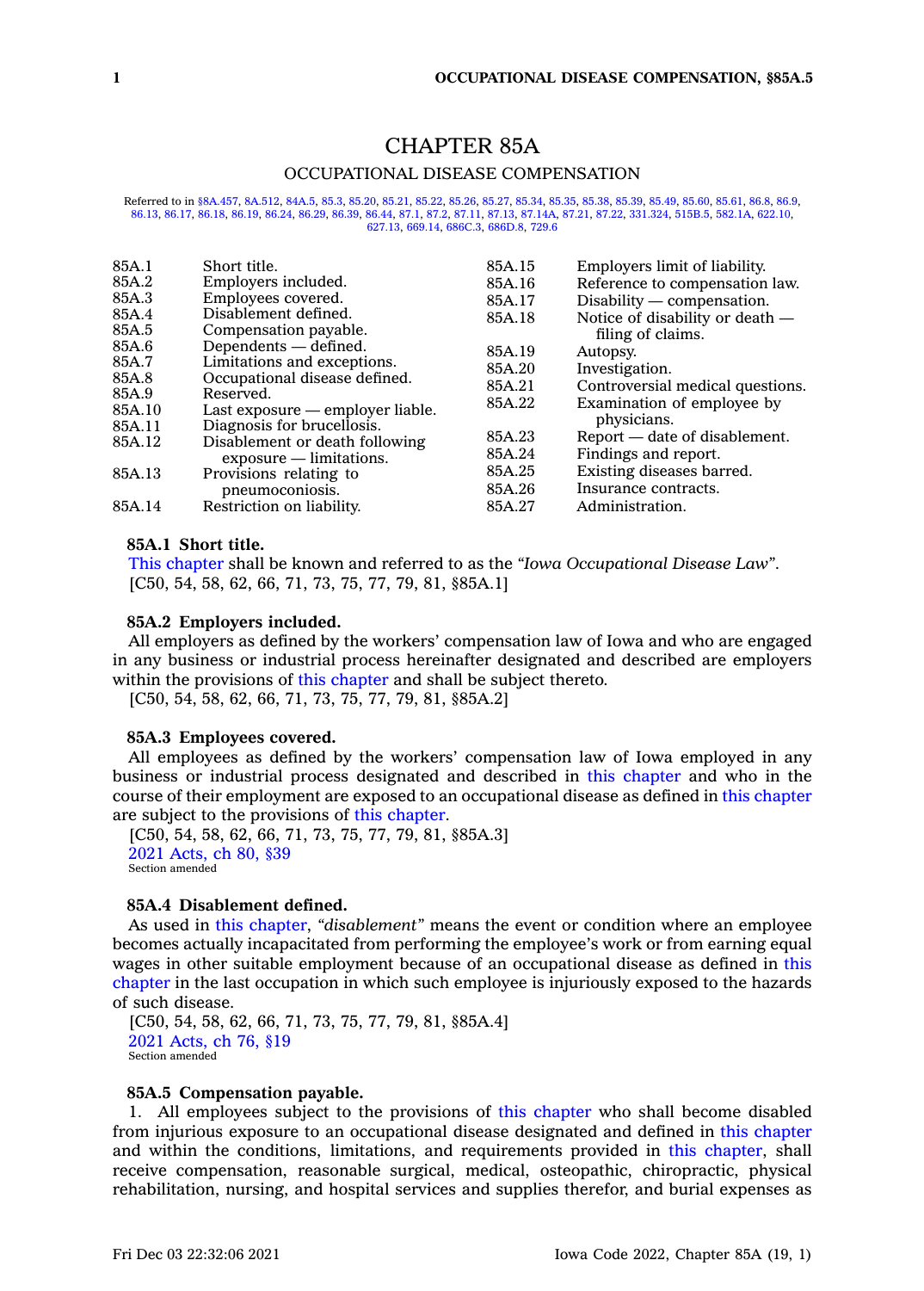provided in the workers' compensation law of Iowa except as otherwise provided in [this](https://www.legis.iowa.gov/docs/code//85A.pdf) [chapter](https://www.legis.iowa.gov/docs/code//85A.pdf).

2. If, however, an employee incurs an occupational disease for which the employee would be entitled to receive compensation if the employee were disabled as provided in this [chapter](https://www.legis.iowa.gov/docs/code//85A.pdf), but is able to continue in employment and requires medical treatment for said disease, then the employee shall receive reasonable medical services therefor.

[C50, 54, 58, 62, 66, 71, 73, 75, 77, 79, 81, §85A.5] 2020 Acts, ch [1063,](https://www.legis.iowa.gov/docs/acts/2020/CH1063.pdf) §44

#### **85A.6 Dependents — defined.**

Dependents of <sup>a</sup> deceased employee whose death has been caused by an occupational disease as defined in this [chapter](https://www.legis.iowa.gov/docs/code//85A.pdf) and under the provisions, conditions, and limitations of [this](https://www.legis.iowa.gov/docs/code//85A.pdf) [chapter](https://www.legis.iowa.gov/docs/code//85A.pdf) shall be those persons defined as dependents under the workers' compensation law of Iowa and such dependents shall receive compensation benefits as provided by said law.

[C50, 54, 58, 62, 66, 71, 73, 75, 77, 79, 81, §85A.6] 2020 Acts, ch [1063,](https://www.legis.iowa.gov/docs/acts/2020/CH1063.pdf) §45

# **85A.7 Limitations and exceptions.**

The provisions of this [chapter](https://www.legis.iowa.gov/docs/code//85A.pdf) providing payment of workers' compensation on account of occupational disease as defined and set out in this [chapter](https://www.legis.iowa.gov/docs/code//85A.pdf), shall be subject to the following limitations and exceptions:

1. No compensation shall be payable if the employee, at the time of entering the employment of the employer in writing falsely represented to said employer that the employee had not been previously disabled, laid off or compensated, or lost time by reason of an occupational disease.

2. No compensation for death because of an occupational disease shall be payable to any person whose relationship to the deceased employee arose subsequent to the beginning of the first compensable disability, except only after-born children of <sup>a</sup> marriage existing at the beginning of such disability.

3. When such occupational disease causes the death of an employee and there are no dependents entitled to compensation, then the employer shall pay the medical, hospital and burial expenses as is provided by the workers' compensation law, and shall also pay to the treasurer of the state for the use and benefit of the second injury compensation fund such amount as is required by the second injury compensation law.

4. Where such occupational disease is aggravated by any other disease or infirmity not of itself compensable, or where disability or death results from any other cause not of itself compensable but is aggravated, prolonged or accelerated by such an occupational disease, and disability results such as to be compensable under the provisions of this [chapter](https://www.legis.iowa.gov/docs/code//85A.pdf), the compensation payable shall be reduced and limited to such proportion only of the compensation that would be payable if the occupational disease was the sole cause of the disability or death, as such occupational disease bears to all the causes of such disability or death. Such reduction or limitation in compensation shall be effected by reducing either the number of weekly payments or the amount of such payments as the workers' compensation commissioner may determine is for the best interests of the claimant or claimants.

5. No compensation shall be allowed or payable for any disease or death intentionally self-inflicted by the employee or due to the employee's intoxication, or due to the employee being <sup>a</sup> narcotic drug addict, or the employee's commission of <sup>a</sup> misdemeanor or felony, refusal to use <sup>a</sup> safety appliance or health protective, refusal to obey <sup>a</sup> reasonable written or printed rule of the employer which has been posted in <sup>a</sup> conspicuous position in the place of work, or failure or refusal to perform or obey any statutory duty. The burden of establishing any such ground shall rest upon the employer.

6. No compensation shall be payable or allowed in any case where the last injurious exposure to the hazards of such occupational disease occurred prior to the effective date of this [chapter](https://www.legis.iowa.gov/docs/code//85A.pdf).

[C50, 54, 58, 62, 66, 71, 73, 75, 77, 79, 81, §85A.7] 98 Acts, ch [1061,](https://www.legis.iowa.gov/docs/acts/1998/CH1061.pdf) §11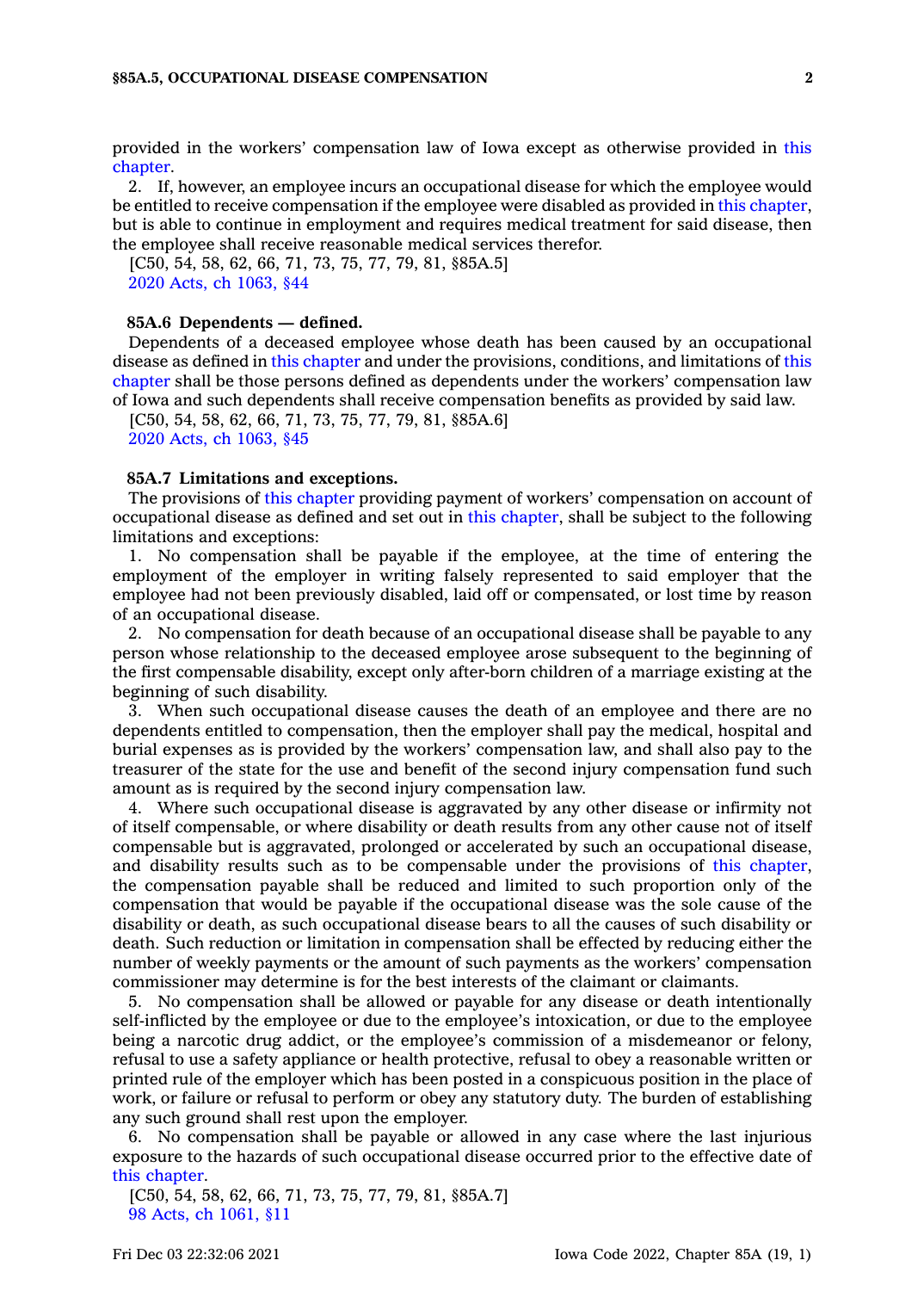#### **85A.8 Occupational disease defined.**

Occupational diseases shall be only those diseases which arise out of and in the course of the employee's employment. Such diseases shall have <sup>a</sup> direct causal connection with the employment and must have followed as <sup>a</sup> natural incident thereto from injurious exposure occasioned by the nature of the employment. Such disease must be incidental to the character of the business, occupation or process in which the employee was employed and not independent of the employment. Such disease need not have been foreseen or expected but after its contraction it must appear to have had its origin in <sup>a</sup> risk connected with the employment and to have resulted from that source as an incident and rational consequence. A disease which follows from <sup>a</sup> hazard to which an employee has or would have been equally exposed outside of said occupation is not compensable as an occupational disease.

 $[C50, 54, 58, 62, 66, 71, 73, 75, 77, 79, 81, \frac{8}{6}5A.8]$ Referred to in [§85.61](https://www.legis.iowa.gov/docs/code/85.61.pdf)

# **85A.9** Reserved.

#### **85A.10 Last exposure — employer liable.**

If compensation is payable for an occupational disease, the employer in whose employment the employee was last injuriously exposed to the hazards of the disease is liable for the compensation. The notice of injury and claim for compensation shall be given and made to the employer as required under this [chapter](https://www.legis.iowa.gov/docs/code//85A.pdf).

[C50, 54, 58, 62, 66, 71, 73, 75, 77, 79, 81, §85A.10] 86 Acts, ch [1101,](https://www.legis.iowa.gov/docs/acts/1986/CH1101.pdf) §1

#### **85A.11 Diagnosis for brucellosis.**

1. If any employee is clinically diagnosed as having brucellosis, the employee shall not be considered to have the disease unless the clinical diagnosis is confirmed by either of the following:

*a.* A positive blood culture for brucella organisms.

*b.* A positive agglutination test which must be verified by not less than two successive positive agglutination tests, each of which tests shall be positive in <sup>a</sup> titer of one to one hundred sixty or higher. The subsequent agglutination tests must be made of specimens taken not less than seven nor more than ten days after each preceding test.

2. The specimens for the tests required by this [section](https://www.legis.iowa.gov/docs/code/85A.11.pdf) must be taken by <sup>a</sup> licensed practicing physician or osteopathic physician, and immediately delivered to the state hygienic laboratory of the Iowa department of public health at Iowa City. Each specimen shall be in <sup>a</sup> container upon which is plainly printed the name and address of the subject, the date when the specimen was taken, the name and address of the subject's employer, and <sup>a</sup> certificate by the physician or osteopathic physician that the physician took the specimen from the named subject on the date stated over the physician's signature and address.

3. The state hygienic laboratory shall immediately make the test and upon completion thereof it shall send <sup>a</sup> report of the result of such test to the physician or osteopathic physician from whom the specimen was received and also to the employer.

4. In the event of <sup>a</sup> dispute as to whether the employee has brucellosis, the matter shall be determined as any other disputed case.

[C50, 54, 58, 62, 66, 71, 73, 75, 77, 79, 81, §85A.11] 2008 Acts, ch [1032,](https://www.legis.iowa.gov/docs/acts/2008/CH1032.pdf) §201; 2010 Acts, ch [1069,](https://www.legis.iowa.gov/docs/acts/2010/CH1069.pdf) §9; 2021 [Acts,](https://www.legis.iowa.gov/docs/acts/2021/CH0080.pdf) ch 80, §40 Subsections 1 and 2 amended

# **85A.12 Disablement or death following exposure — limitations.**

1. An employer shall not be liable for any compensation for an occupational disease unless such disease shall be due to the nature of an employment in which the hazards of such disease actually exist, and which hazards are characteristic thereof and peculiar to the trade, occupation, process, or employment, and such disease actually arises out of the employment, and unless disablement or death results within three years in case of pneumoconiosis, or within one year in case of any other occupational disease, after the last injurious exposure to such disease in such employment, or in case of death, unless death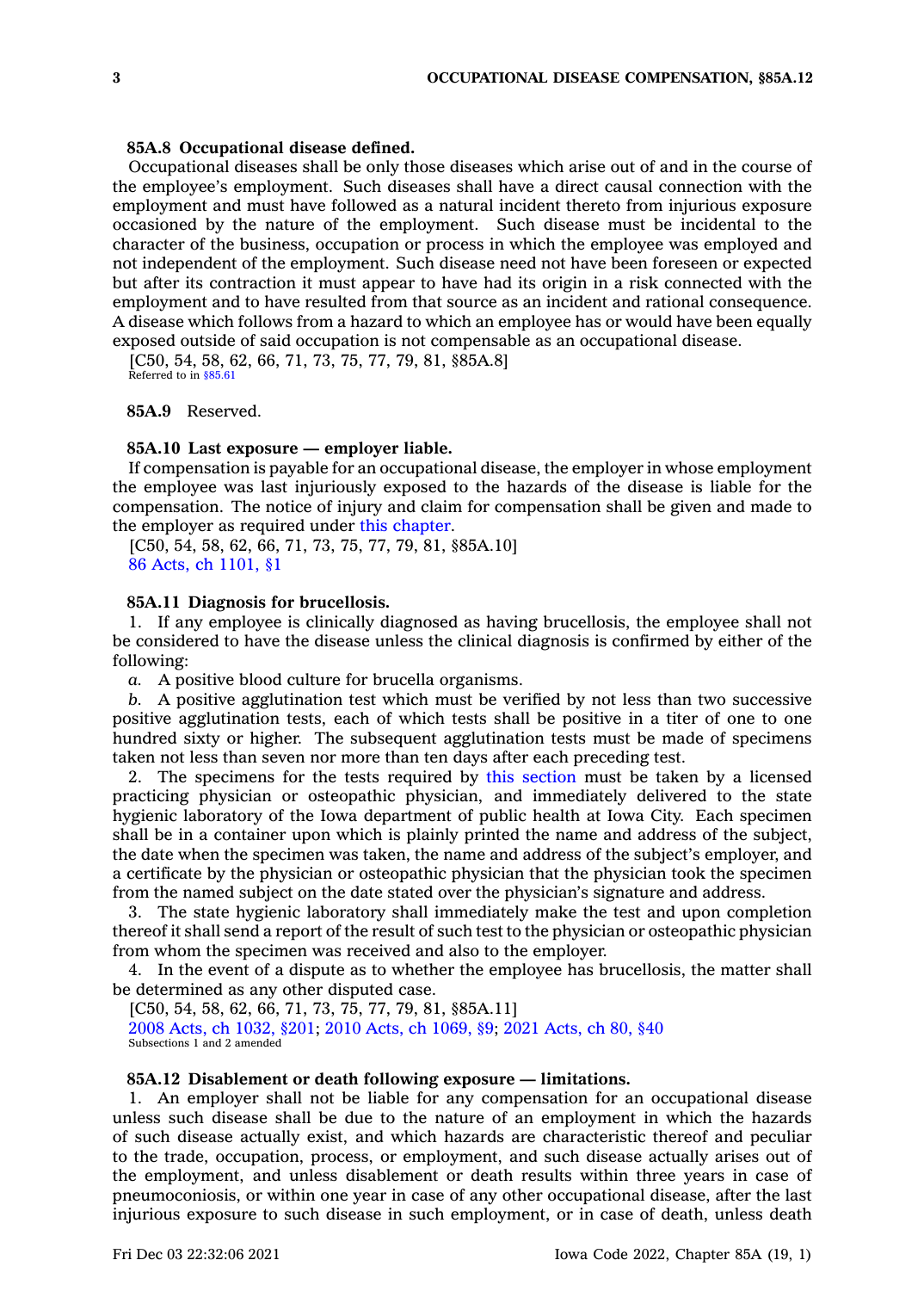follows continuous disability from such disease commencing within the period above limited for which compensation has been paid or awarded or timely claim made as provided by [this](https://www.legis.iowa.gov/docs/code//85A.pdf) [chapter](https://www.legis.iowa.gov/docs/code//85A.pdf) and results within seven years after such exposure.

2. In any case where disablement or death was caused by latent or delayed pathological conditions, blood, or other tissue changes or malignancies due to occupational exposure to X rays, radium, radioactive substances or machines, or ionizing radiation, the employer shall not be liable for any compensation unless claim is filed within ninety days after disablement or death or after the employee had knowledge or in the exercise of reasonable diligence should have known the disablement was caused by overexposure to ionizing radiation or radioactive substances, and its relation to employment.

[C50, 54, 58, 62, 66, 71, 73, 75, 77, 79, 81, §85A.12] 2020 Acts, ch [1062,](https://www.legis.iowa.gov/docs/acts/2020/CH1062.pdf) §94

# **85A.13 Provisions relating to pneumoconiosis.**

1. *Pneumoconiosis defined.* Whenever used in this [chapter](https://www.legis.iowa.gov/docs/code//85A.pdf), *"pneumoconiosis"* shall mean the characteristic fibrotic condition of the lungs caused by the inhalation of dust particles.

2. *Presumptions.* In the absence of conclusive evidence in favor of the claim, disability or death from pneumoconiosis shall be presumed not to be due to the nature of any occupation within the provisions of this [chapter](https://www.legis.iowa.gov/docs/code//85A.pdf) unless during the ten years immediately preceding the disablement of the employee who has been exposed to the inhalation of dust particles over <sup>a</sup> period of not less than five years, two years of which shall have been in employment in this state.

3. *Pneumoconiosis complicated with other diseases.* In case of disability or death from pneumoconiosis complicated with tuberculosis of the lungs, compensation shall be payable as for uncomplicated pneumoconiosis, provided, however, that the pneumoconiosis was an essential factor in causing such disability or death. In case of disability or death from pneumoconiosis complicated with any other disease, or from any other disease complicated with pneumoconiosis, the compensation shall be reduced as provided in this [chapter](https://www.legis.iowa.gov/docs/code//85A.pdf).

[C50, 54, 58, 62, 66, 71, 73, 75, 77, 79, 81, §85A.13] 84 Acts, ch [1053,](https://www.legis.iowa.gov/docs/acts/1984/CH1053.pdf) §1; 2021 [Acts,](https://www.legis.iowa.gov/docs/acts/2021/CH0080.pdf) ch 80, §41 Subsection 3 amended

## **85A.14 Restriction on liability.**

No compensation shall be payable under this [chapter](https://www.legis.iowa.gov/docs/code//85A.pdf) for any condition of physical or mental ill-being, disability, disablement, or death for which compensation is recoverable on account of injury under the workers' compensation law.

[C50, 54, 58, 62, 66, 71, 73, 75, 77, 79, 81, §85A.14]

### **85A.15 Employers limit of liability.**

Payments of compensation and compliance with other provisions herein by the employer or the employer's insurance carrier in accordance with the findings and orders of the workers' compensation commissioner or the court in judicial review proceedings shall discharge such employer from any and all further obligation.

[C50, 54, 58, 62, 66, 71, 73, 75, 77, 79, 81, §85A.15] 98 Acts, ch [1061,](https://www.legis.iowa.gov/docs/acts/1998/CH1061.pdf) §11

#### **85A.16 Reference to compensation law.**

The provisions of the workers' compensation law, so far as applicable, and not inconsistent with this [chapter](https://www.legis.iowa.gov/docs/code//85A.pdf), shall apply in cases of compensable occupational diseases as specified and defined in this [chapter](https://www.legis.iowa.gov/docs/code//85A.pdf).

[C50, 54, 58, 62, 66, 71, 73, 75, 77, 79, 81, §85A.16] 2020 Acts, ch [1063,](https://www.legis.iowa.gov/docs/acts/2020/CH1063.pdf) §46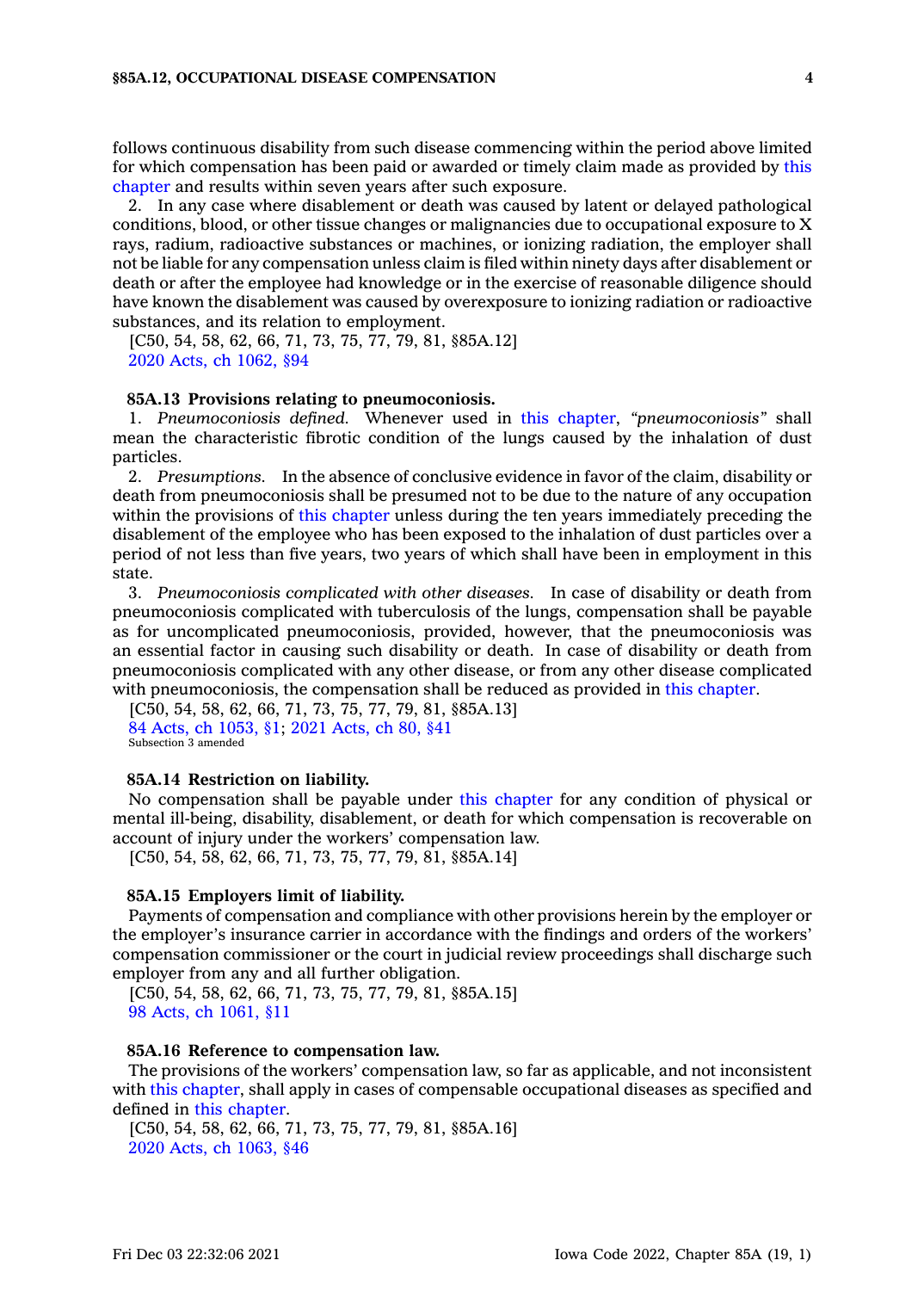#### **85A.17 Disability — compensation.**

Compensation payable under this [chapter](https://www.legis.iowa.gov/docs/code//85A.pdf) for temporary disability, permanent total disability, or permanent partial disability shall be such amounts as are provided under the workers' compensation law.

[C50, 54, 58, 62, 66, 71, 73, 75, 77, 79, 81, §85A.17] Referred to in **[§96.7\(2\)\(a\)](https://www.legis.iowa.gov/docs/code/96.7.pdf)**, [96.23](https://www.legis.iowa.gov/docs/code/96.23.pdf)

#### **85A.18 Notice of disability or death — filing of claims.**

Except as otherwise provided in this [chapter](https://www.legis.iowa.gov/docs/code//85A.pdf), procedure with respect to notice of disability or death, as to the filing of claims and determination of claims shall be the same as in cases of injury or death arising out of and in the course of employment under the workers' compensation law. Written notice shall be given to the employer of an occupational disease by the employee within ninety days after the first distinct manifestation thereof, and in the case of death from such an occupational disease, written notice of such claim shall also be given to the employer within ninety days thereafter.

[C50, 54, 58, 62, 66, 71, 73, 75, 77, 79, 81, §85A.18] 2020 Acts, ch [1063,](https://www.legis.iowa.gov/docs/acts/2020/CH1063.pdf) §47

#### **85A.19 Autopsy.**

1. Upon the filing of <sup>a</sup> claim for compensation for death from an occupational disease where an autopsy is necessary in order to accurately and scientifically ascertain and determine the cause of death, such autopsy shall be ordered by the workers' compensation commissioner and shall be made under the supervision of the medical examiner of the county in which death occurs or in any county where the body of such employee may be taken.

2. The workers' compensation commissioner may designate <sup>a</sup> duly licensed physician to perform or attend such autopsy and to certify the findings thereon. Such findings shall be filed in the office of the workers' compensation commissioner. The workers' compensation commissioner may also exercise such authority on the commissioner's own motion or on application made to the commissioner at any time, upon the presentation of facts showing that <sup>a</sup> controversy may exist in regard to the cause of death or the existence of any occupational disease. All proceedings for compensation shall be suspended upon refusal of <sup>a</sup> claimant or claimants to permit such autopsy when so ordered and no compensation shall be payable.

[C50, 54, 58, 62, 66, 71, 73, 75, 77, 79, 81, §85A.19] 98 Acts, ch [1061,](https://www.legis.iowa.gov/docs/acts/1998/CH1061.pdf) §11; 2020 Acts, ch [1062,](https://www.legis.iowa.gov/docs/acts/2020/CH1062.pdf) §94

## **85A.20 Investigation.**

The workers' compensation commissioner may designate the industrial hygiene physician of the Iowa department of public health and two physicians selected by the dean of the university of Iowa college of medicine, from the staff of the college, who shall be qualified to diagnose and report on occupational diseases. For the purpose of investigating occupational diseases, the physicians shall have the use, without charge, of all necessary laboratory and other facilities of the university of Iowa college of medicine and of the university hospital at the state university of Iowa, and of the Iowa department of public health in performing the physicians' duties.

[C50, 54, 58, 62, 66, 71, 73, 75, 77, 79, 81, §85A.20] 86 Acts, ch [1245,](https://www.legis.iowa.gov/docs/acts/1986/CH1245.pdf) §905; 98 Acts, ch [1061,](https://www.legis.iowa.gov/docs/acts/1998/CH1061.pdf) §11; 2001 [Acts,](https://www.legis.iowa.gov/docs/acts/2001/CH0074.pdf) ch 74, §1; 2002 Acts, ch [1119,](https://www.legis.iowa.gov/docs/acts/2002/CH1119.pdf) §9 Referred to in [§85A.21](https://www.legis.iowa.gov/docs/code/85A.21.pdf), [85A.22](https://www.legis.iowa.gov/docs/code/85A.22.pdf), [85A.23](https://www.legis.iowa.gov/docs/code/85A.23.pdf), [85A.24,](https://www.legis.iowa.gov/docs/code/85A.24.pdf) [85A.25](https://www.legis.iowa.gov/docs/code/85A.25.pdf)

#### **85A.21 Controversial medical questions.**

Controversial medical questions may be referred by the workers' compensation commissioner to the physicians designated in [section](https://www.legis.iowa.gov/docs/code/85A.20.pdf) 85A.20 for investigation and report to the workers' compensation commissioner when agreed to by the parties or on the commissioner's own motion. No award shall be made in any case where controversial medical questions have been referred to the physicians until the physicians have duly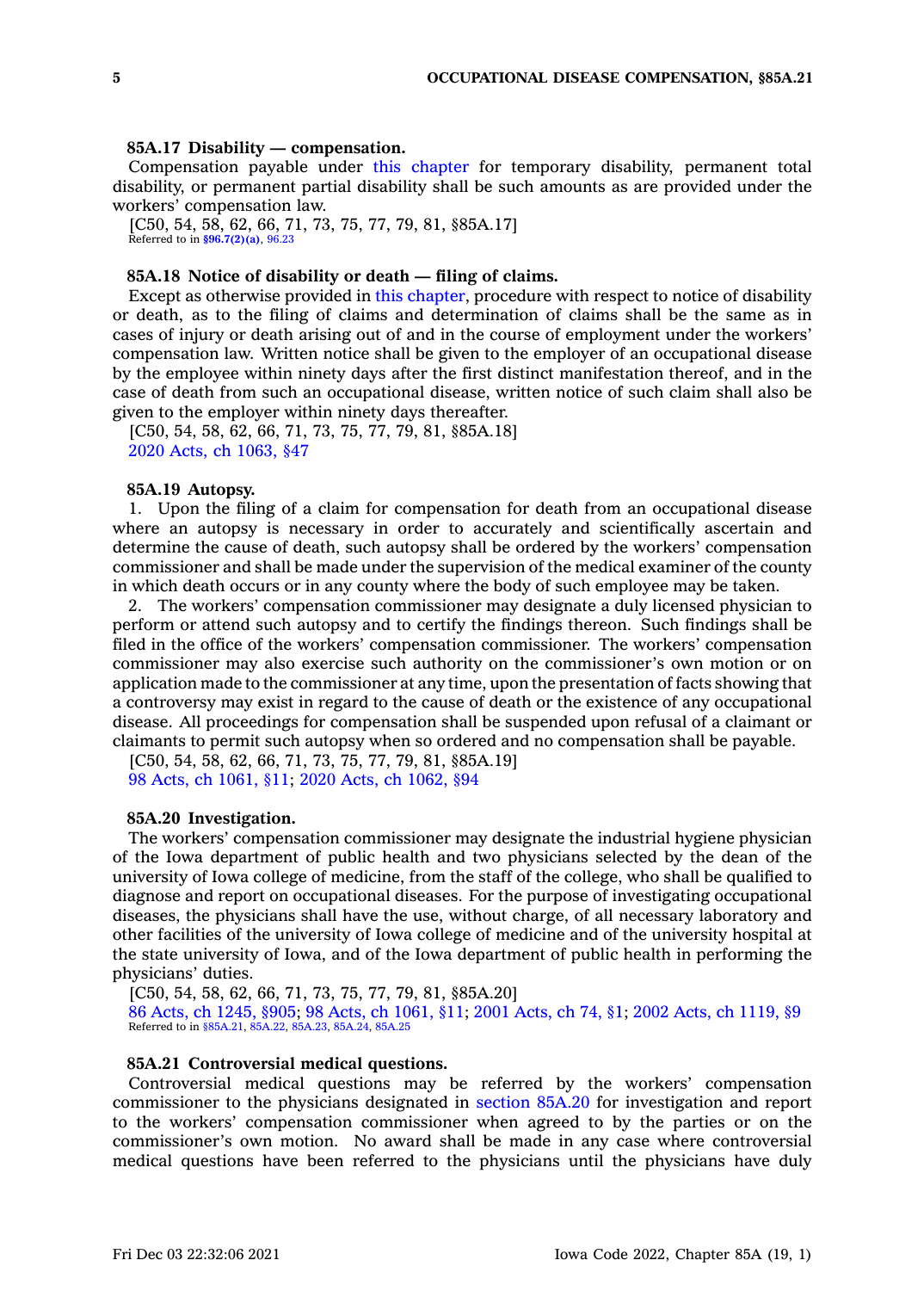investigated the case and made <sup>a</sup> report with respect to all such medical questions. The date of disablement, if in dispute, shall be deemed <sup>a</sup> medical question.

[C50, 54, 58, 62, 66, 71, 73, 75, 77, 79, 81, §85A.21] 86 Acts, ch [1245,](https://www.legis.iowa.gov/docs/acts/1986/CH1245.pdf) §906; 98 Acts, ch [1061,](https://www.legis.iowa.gov/docs/acts/1998/CH1061.pdf) §11

#### **85A.22 Examination of employee by physicians.**

The physicians designated in section [85A.20](https://www.legis.iowa.gov/docs/code/85A.20.pdf), upon reference to them by the workers' compensation commissioner of <sup>a</sup> claim for occupational disease, shall notify the claimant or claimants and the employer or the employer's insurance carrier to appear before the physicians at <sup>a</sup> time and place stated in the notice. If the employee is alive, the employee shall appear before the physicians at the time and place specified to submit to such clinical and x-ray examinations as the physicians may require. The claimant and the employer shall each be entitled, at the claimant's or employer's own expense, to have present at all examinations conducted by the physicians, <sup>a</sup> physician admitted to practice in the state, who shall be given every reasonable opportunity for participating in all examinations. If <sup>a</sup> physician admitted to practice in the state certifies that the employee is physically unable to appear at the time and place specified, the physicians shall, on notice to the parties, change the time and place of examination to another time and place as may reasonably facilitate the examination of the employee. Proceedings shall be suspended and no compensation shall be payable for any period during which the employee refuses to submit to such examination.

[C50, 54, 58, 62, 66, 71, 73, 75, 77, 79, 81, §85A.22] 86 Acts, ch [1245,](https://www.legis.iowa.gov/docs/acts/1986/CH1245.pdf) §907; 98 Acts, ch [1061,](https://www.legis.iowa.gov/docs/acts/1998/CH1061.pdf) §11

# **85A.23 Report — date of disablement.**

The physicians designated in [section](https://www.legis.iowa.gov/docs/code/85A.20.pdf) 85A.20 shall, as soon as practicable after the physicians have completed consideration of the case, report in writing the findings and conclusions on every medical question in controversy. If the date of disablement is controverted and cannot be fixed exactly, the physicians shall fix the most probable date in light of all the circumstances of the case. The physicians shall also include in the report the name and address of the physician or physicians, if any, who appeared before the physicians and the medical reports and X rays, if any, which were considered by the physicians.

[C50, 54, 58, 62, 66, 71, 73, 75, 77, 79, 81, §85A.23] 86 Acts, ch [1245,](https://www.legis.iowa.gov/docs/acts/1986/CH1245.pdf) §908

#### **85A.24 Findings and report.**

The physicians designated in [section](https://www.legis.iowa.gov/docs/code/85A.20.pdf) 85A.20 shall file the report in triplicate with the workers' compensation commissioner who shall mail or deliver <sup>a</sup> certified copy of the report to the claimant and to the employer. The report shall become <sup>a</sup> part of the record of the case. The workers' compensation commissioner shall make the decision or award in the case based upon the entire record. The report of the physicians in any case may be returned by the commissioner to the physicians for reconsideration and further report. The physicians shall not be prohibited from testifying before the workers' compensation commissioner, board of arbitration, or any other person, commission, or court as to the results of the examination or the condition of any employee examined.

[C50, 54, 58, 62, 66, 71, 73, 75, 77, 79, 81, §85A.24] 86 Acts, ch [1245,](https://www.legis.iowa.gov/docs/acts/1986/CH1245.pdf) §909; 98 Acts, ch [1061,](https://www.legis.iowa.gov/docs/acts/1998/CH1061.pdf) §11

# **85A.25 Existing diseases barred.**

1. There shall be no liability for the payment of compensation under the provisions of [this](https://www.legis.iowa.gov/docs/code//85A.pdf) [chapter](https://www.legis.iowa.gov/docs/code//85A.pdf) to any person who on October 1, 1947, is suffering with an occupational disease. An employer may at the employer's own expense require the employer's employees to submit to <sup>a</sup> physical examination prior to October 1, 1947, and in the case of new employees employed after July 4, 1947, within ninety days of the commencement of the employment of such new employees, for the purpose of determining whether any such person is affected with or has an occupational disease. In the event it is determined by such examination that any employee is suffering from or is affected with an occupational disease, the employer may require the